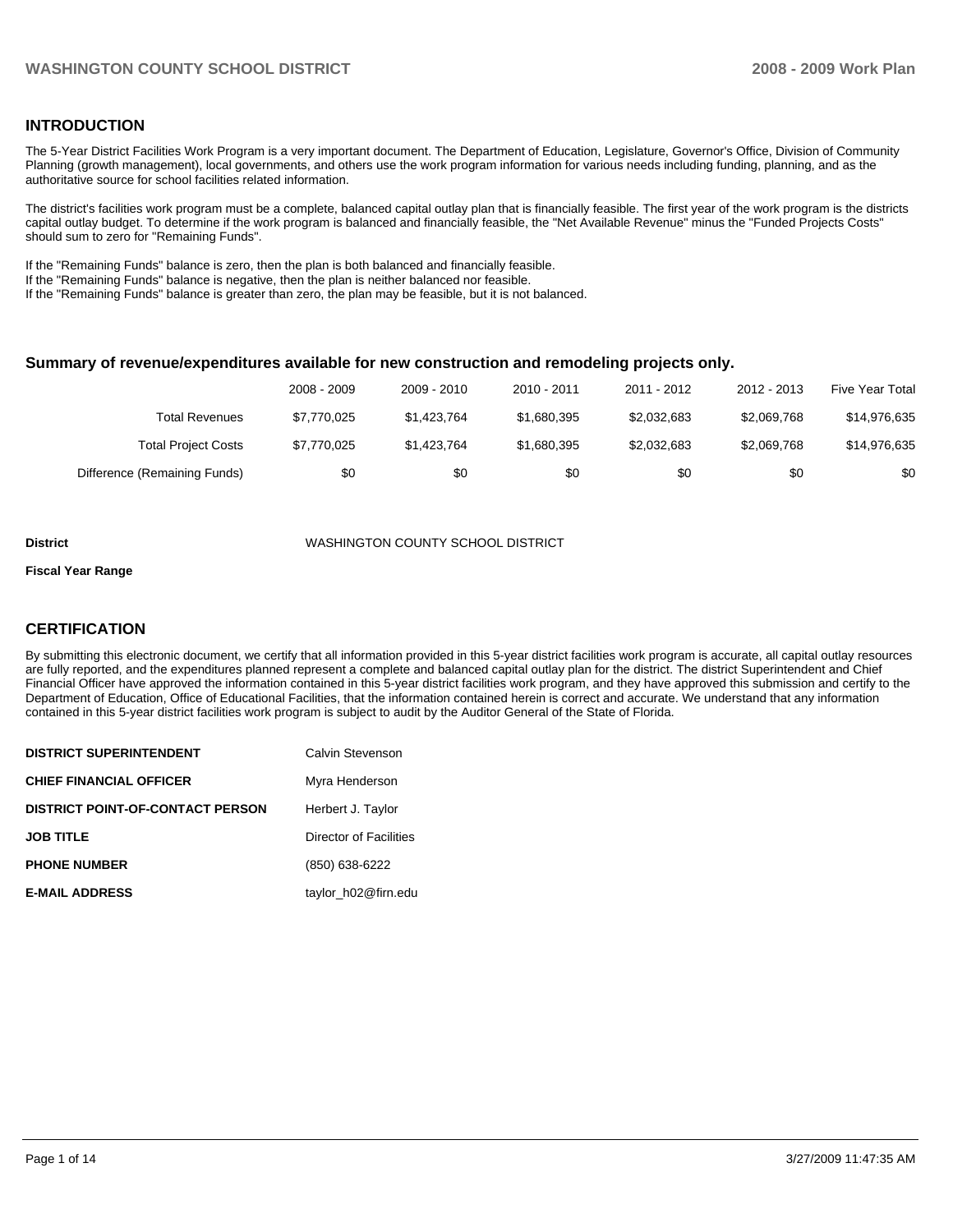# **Expenditures**

#### **Expenditure for Maintenance, Repair and Renovation from 2-Mills and PECO**

Annually, prior to the adoption of the district school budget, each school board must prepare a tentative district facilities work program that includes a schedule of major repair and renovation projects necessary to maintain the educational and ancillary facilities of the district.

|                                  | Item                                                                                                                                                                                                                                                                                                                                                                              |          | 2009 - 2010<br>Projected | 2010 - 2011<br>Projected | 2011 - 2012<br>Projected | 2012 - 2013<br>Projected | <b>Total</b> |  |  |  |
|----------------------------------|-----------------------------------------------------------------------------------------------------------------------------------------------------------------------------------------------------------------------------------------------------------------------------------------------------------------------------------------------------------------------------------|----------|--------------------------|--------------------------|--------------------------|--------------------------|--------------|--|--|--|
| <b>HVAC</b>                      |                                                                                                                                                                                                                                                                                                                                                                                   | \$40,000 | \$50,000                 | \$54,068                 | \$60,000                 | \$50,000                 | \$254,068    |  |  |  |
|                                  | CHIPLEY SENIOR HIGH (OLD), KATE M SMITH ELEMENTARY, MAINTENANCE/FOOD SERVICE/TRANSPORTATION/CUSTODIAL,<br>Locations:<br>PANHANDLE AREA EDUCATIONAL CONSORTIUM (PAEC), ROUHLAC MIDDLE/CHIPLEY SENIOR, VERNON BUS GARAGE, VERNON<br>ELEMENTARY, VERNON MIDDLE, VERNON SENIOR HIGH (NEW), WASHINGTON SUPERINTENDENT'S OFFICE, WASHINGTON-<br>HOLMES AREA VOCATIONAL-TECHNICAL CENTER |          |                          |                          |                          |                          |              |  |  |  |
| Flooring                         |                                                                                                                                                                                                                                                                                                                                                                                   | \$20,000 | \$20,000                 | \$30,000                 | \$40,000                 | \$25,000                 | \$135,000    |  |  |  |
| Locations:                       | CHIPLEY SENIOR HIGH (OLD), KATE M SMITH ELEMENTARY, MAINTENANCE/FOOD SERVICE/TRANSPORTATION/CUSTODIAL,<br>ROUHLAC MIDDLE/CHIPLEY SENIOR, VERNON ELEMENTARY, VERNON MIDDLE, WASHINGTON SUPERINTENDENT'S OFFICE,<br>WASHINGTON-HOLMES AREA VOCATIONAL-TECHNICAL CENTER                                                                                                              |          |                          |                          |                          |                          |              |  |  |  |
| Roofing                          |                                                                                                                                                                                                                                                                                                                                                                                   | \$19,271 | \$17,726                 | \$27,051                 | \$0                      | \$25,000                 | \$89.048     |  |  |  |
| Locations:                       | CHIPLEY SENIOR HIGH (OLD), MAINTENANCE/FOOD SERVICE/TRANSPORTATION/CUSTODIAL, VERNON BUS GARAGE,<br>WASHINGTON-HOLMES AREA VOCATIONAL-TECHNICAL CENTER                                                                                                                                                                                                                            |          |                          |                          |                          |                          |              |  |  |  |
| Safety to Life                   |                                                                                                                                                                                                                                                                                                                                                                                   | \$30,000 | \$57,594                 | \$76,864                 | \$79,803                 | \$72,057                 | \$316,318    |  |  |  |
| Locations:                       | CHIPLEY SENIOR HIGH (OLD), KATE M SMITH ELEMENTARY, MAINTENANCE/FOOD SERVICE/TRANSPORTATION/CUSTODIAL,<br>PANHANDLE AREA EDUCATIONAL CONSORTIUM (PAEC), ROUHLAC MIDDLE/CHIPLEY SENIOR, VERNON BUS GARAGE, VERNON<br>ELEMENTARY, VERNON MIDDLE, VERNON SENIOR HIGH (NEW), WASHINGTON SUPERINTENDENT'S OFFICE, WASHINGTON-<br>HOLMES AREA VOCATIONAL-TECHNICAL CENTER               |          |                          |                          |                          |                          |              |  |  |  |
| Fencing                          |                                                                                                                                                                                                                                                                                                                                                                                   | \$20,000 | \$20,000                 | \$25,000                 | \$25,000                 | \$0                      | \$90,000     |  |  |  |
|                                  | Locations: KATE M SMITH ELEMENTARY, ROUHLAC MIDDLE/CHIPLEY SENIOR, VERNON ELEMENTARY, VERNON MIDDLE                                                                                                                                                                                                                                                                               |          |                          |                          |                          |                          |              |  |  |  |
| Parking                          |                                                                                                                                                                                                                                                                                                                                                                                   | \$0      | \$0                      | \$0                      | \$0                      | \$20,000                 | \$20,000     |  |  |  |
|                                  | Locations: KATE M SMITH ELEMENTARY, ROUHLAC MIDDLE/CHIPLEY SENIOR, VERNON ELEMENTARY, VERNON SENIOR HIGH (NEW),<br>WASHINGTON-HOLMES AREA VOCATIONAL-TECHNICAL CENTER                                                                                                                                                                                                             |          |                          |                          |                          |                          |              |  |  |  |
| Electrical                       |                                                                                                                                                                                                                                                                                                                                                                                   | \$20,000 | \$26,000                 | \$25,000                 | \$25,000                 | \$20,000                 | \$116,000    |  |  |  |
|                                  | Locations: CHIPLEY SENIOR HIGH (OLD), KATE M SMITH ELEMENTARY, MAINTENANCE/FOOD SERVICE/TRANSPORTATION/CUSTODIAL,<br>ROUHLAC MIDDLE/CHIPLEY SENIOR, VERNON BUS GARAGE, VERNON ELEMENTARY, VERNON MIDDLE, VERNON SENIOR HIGH<br>(NEW), WASHINGTON SUPERINTENDENT'S OFFICE, WASHINGTON-HOLMES AREA VOCATIONAL-TECHNICAL CENTER                                                      |          |                          |                          |                          |                          |              |  |  |  |
| Fire Alarm                       |                                                                                                                                                                                                                                                                                                                                                                                   | \$20,000 | \$20,000                 | \$40,000                 | \$50,000                 | \$65,000                 | \$195,000    |  |  |  |
|                                  | Locations: CHIPLEY SENIOR HIGH (OLD), KATE M SMITH ELEMENTARY, ROUHLAC MIDDLE/CHIPLEY SENIOR, VERNON BUS GARAGE, VERNON<br>ELEMENTARY, VERNON MIDDLE, VERNON SENIOR HIGH (NEW), WASHINGTON-HOLMES AREA VOCATIONAL-TECHNICAL CENTER                                                                                                                                                |          |                          |                          |                          |                          |              |  |  |  |
| Telephone/Intercom System        |                                                                                                                                                                                                                                                                                                                                                                                   | \$20,000 | \$20,000                 | \$20,000                 | \$20.000                 | \$25,000                 | \$105,000    |  |  |  |
|                                  | Locations: KATE M SMITH ELEMENTARY, MAINTENANCE/FOOD SERVICE/TRANSPORTATION/CUSTODIAL, ROUHLAC MIDDLE/CHIPLEY<br>SENIOR, VERNON ELEMENTARY, VERNON MIDDLE, VERNON SENIOR HIGH (NEW), WASHINGTON SUPERINTENDENT'S OFFICE                                                                                                                                                           |          |                          |                          |                          |                          |              |  |  |  |
| <b>Closed Circuit Television</b> |                                                                                                                                                                                                                                                                                                                                                                                   | \$0      | \$0                      | \$0                      | \$0                      | \$0                      | \$0          |  |  |  |
|                                  | Locations: No Locations for this expenditure.                                                                                                                                                                                                                                                                                                                                     |          |                          |                          |                          |                          |              |  |  |  |
| Paint                            |                                                                                                                                                                                                                                                                                                                                                                                   | \$20,000 | \$20,000                 | \$38,369                 | \$18,369                 | \$15,000                 | \$111,738    |  |  |  |
| Locations:                       | KATE M SMITH ELEMENTARY, MAINTENANCE/FOOD SERVICE/TRANSPORTATION/CUSTODIAL, PANHANDLE AREA EDUCATIONAL<br>CONSORTIUM (PAEC), ROUHLAC MIDDLE/CHIPLEY SENIOR, VERNON BUS GARAGE, VERNON ELEMENTARY, VERNON MIDDLE,<br>VERNON SENIOR HIGH (NEW), WASHINGTON SUPERINTENDENT'S OFFICE, WASHINGTON-HOLMES AREA VOCATIONAL-<br><b>TECHNICAL CENTER</b>                                   |          |                          |                          |                          |                          |              |  |  |  |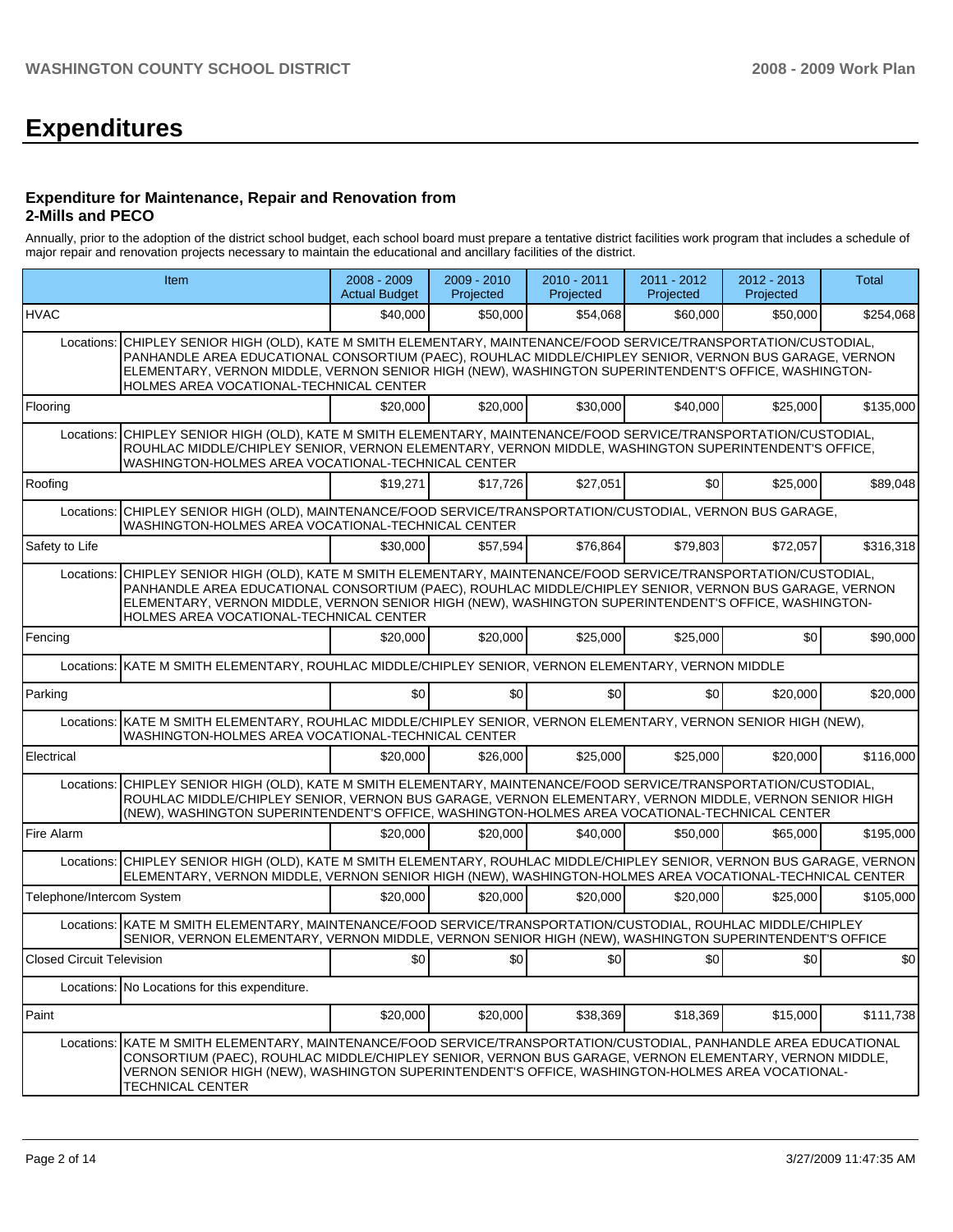| Maintenance/Repair |                                               | \$0       | \$0 <sub>1</sub> | \$0       | \$0       | \$0 <sub>1</sub> | \$0         |
|--------------------|-----------------------------------------------|-----------|------------------|-----------|-----------|------------------|-------------|
|                    | Locations: No Locations for this expenditure. |           |                  |           |           |                  |             |
|                    | Sub Total: I                                  | \$209,271 | \$251,320        | \$336,352 | \$318.172 | \$317,057        | \$1,432,172 |

| IPECO Maintenance Expenditures | \$209,271 | \$251,320 | \$336.352 | \$318,172 | \$317,057 | 470<br>.432.172<br>JD I |
|--------------------------------|-----------|-----------|-----------|-----------|-----------|-------------------------|
| Two Mill Sub Total:            | \$0       | \$٥Ι      | \$0       | \$0       | \$0       | \$0                     |

No items have been specified.

| Total:<br>\$251.320<br>\$336,352<br>\$209,271<br>\$317.057<br>470<br>\$318.172<br>$\sqrt{2}$<br>А4<br>ו ה<br>, 1.432. I I Z |
|-----------------------------------------------------------------------------------------------------------------------------|
|-----------------------------------------------------------------------------------------------------------------------------|

### **Local Two Mill Expenditure For Maintenance, Repair and Renovation**

Anticipated expenditures expected from local funding sources over the years covered by the current work plan.

| Item                                       | 2008 - 2009<br><b>Actual Budget</b> | 2009 - 2010<br>Projected | 2010 - 2011<br>Projected | 2011 - 2012<br>Projected | 2012 - 2013<br>Projected | <b>Total</b>     |
|--------------------------------------------|-------------------------------------|--------------------------|--------------------------|--------------------------|--------------------------|------------------|
| Remaining Maint and Repair from 1.75 Mills | \$0                                 | \$0                      | \$0                      | \$0                      | \$0                      | \$0              |
| Maintenance/Repair Salaries                | \$0                                 | \$0                      | \$0                      | \$0                      | \$0                      | \$0              |
| <b>School Bus Purchases</b>                | \$343,820                           | \$353,820                | \$363,820                | \$373,820                | \$383,820                | \$1,819,100      |
| <b>O</b> ther Vehicle Purchases            | \$0                                 | \$0                      | \$0                      | \$0                      | \$0                      | \$0 <sub>1</sub> |
| Capital Outlay Equipment                   | \$0                                 | \$0                      | \$0                      | \$0                      | \$0                      | \$0              |
| <b>Rent/Lease Payments</b>                 | \$0                                 | \$0                      | \$0                      | \$0                      | \$0                      | \$0              |
| ICOP Debt Service                          | \$0                                 | \$0                      | \$0                      | \$0                      | \$0                      | \$0              |
| Rent/Lease Relocatables                    | \$77,640                            | \$36,000                 | \$0                      | \$0                      | \$0                      | \$113,640        |
| <b>Environmental Problems</b>              | \$0                                 | \$0                      | \$0                      | \$0                      | \$0                      | \$0              |
| s.1011.14 Debt Service                     | \$0                                 | \$0                      | \$0                      | \$0                      | \$0                      | \$0              |
| <b>Special Facilities Account</b>          | \$0                                 | \$0                      | \$0                      | \$0                      | \$0                      | \$0              |
| Property/Casualty Premiums                 | \$230,963                           | \$240,963                | \$250,963                | \$260,963                | \$270,963                | \$1,254,815      |
| <b>Local Expenditure Totals:</b>           | \$652,423                           | \$630,783                | \$614,783                | \$634,783                | \$654,783                | \$3,187,555      |

# **Revenue**

## **2 Mill Revenue Source**

Schedule of Estimated Capital Outlay Revenue from each currently approved source which is estimated to be available for expenditures on the projects included in the tentative district facilities work program. All amounts are NET after considering carryover balances, interest earned, new COP's, 1011.14 and 1011.15 loans, etc. Districts cannot use 2-Mill funds for salaries except for those explicitly associated with maintenance/repair projects. (1011.71 (5), F.S.)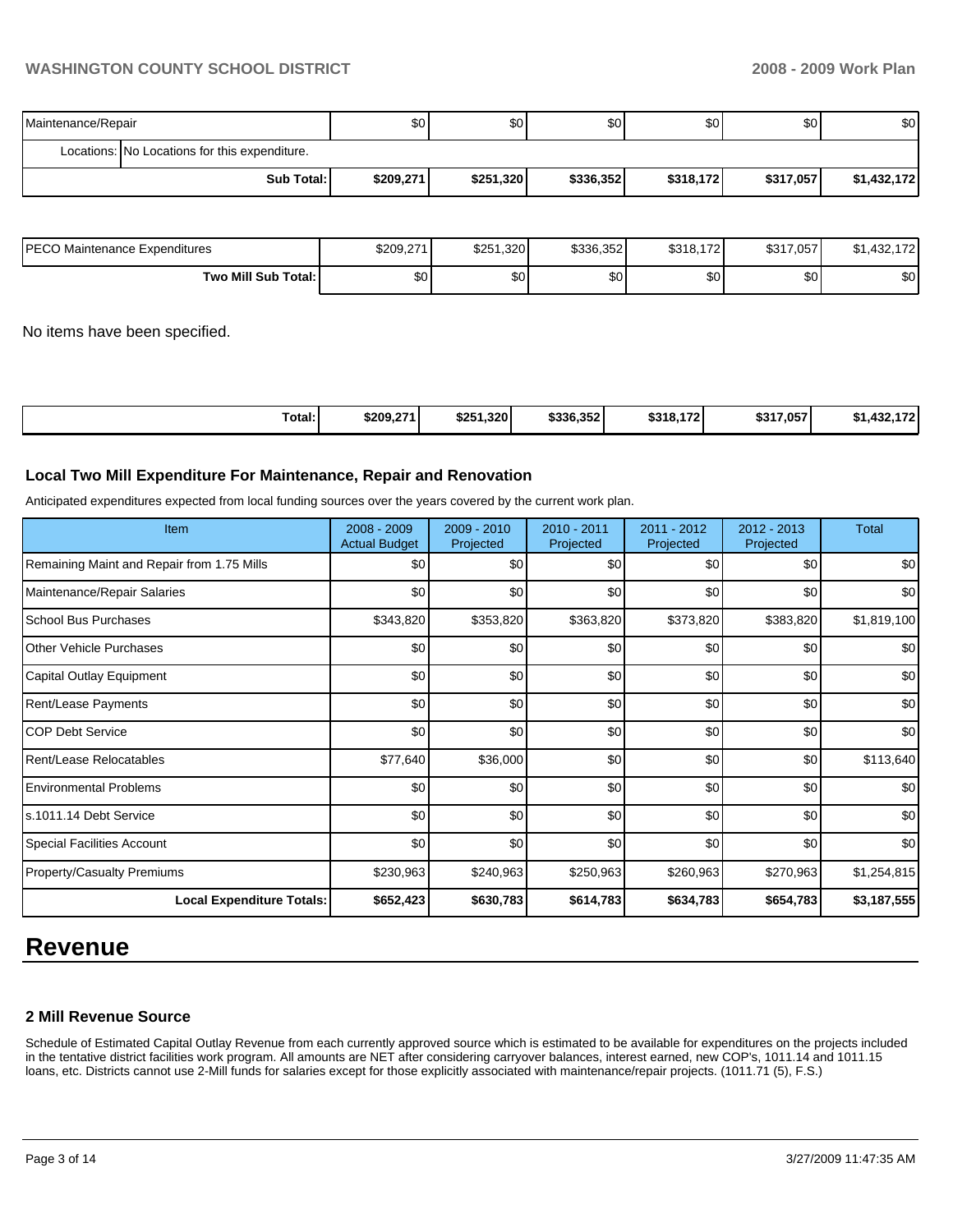| <b>Item</b>                                                                    | Fund | $2008 - 2009$<br><b>Actual Value</b> | $2009 - 2010$<br>Projected | $2010 - 2011$<br>Projected | 2011 - 2012<br>Projected | $2012 - 2013$<br>Projected | Total           |
|--------------------------------------------------------------------------------|------|--------------------------------------|----------------------------|----------------------------|--------------------------|----------------------------|-----------------|
| (1) Non-exempt property<br>assessed valuation                                  |      | \$1,151,456,039                      | \$1,174,129,027            | \$1,270,117,510            | \$1,393,757,369          | \$1,517,560,128            | \$6,507,020,073 |
| (2) The Millege projected for<br>discretionary capital outlay per<br>s.1011.71 |      | 1.75                                 | 1.75                       | 1.75                       | 1.75                     | 1.75                       |                 |
| (3) Full value of the 2-Mill<br>discretionary capital outlay per<br>s.1011.71  |      | \$1,914,296                          | \$1,951,990                | \$2,111,570                | \$2,317,122              | \$2,522,944                | \$10,817,922    |
| (4) Value of the portion of the 2-<br>Mills ACTUALLY levied                    | 370  | \$1,914,296                          | \$1,951,990                | \$2,111,570                | \$2,317,122              | \$2,522,944                | \$10,817,922    |
| $(5)$ Difference of lines $(3)$ and $(4)$                                      |      | \$0                                  | \$0                        | \$0                        | \$0                      | \$0                        | \$0             |

# **PECO Revenue Source**

The figure in the row designated "PECO Maintenance" will be subtracted from funds available for new construction because PECO maintenance dollars cannot be used for new construction.

| Item                                 | Fund | $2008 - 2009$<br><b>Actual Budget</b> | $2009 - 2010$<br>Projected | $2010 - 2011$<br>Projected | $2011 - 2012$<br>Projected | $2012 - 2013$<br>Projected | Total       |
|--------------------------------------|------|---------------------------------------|----------------------------|----------------------------|----------------------------|----------------------------|-------------|
| <b>IPECO New Construction</b>        | 340  | \$359,697                             | \$0 <sub>1</sub>           | \$81.051                   | \$247.787                  | \$99,050                   | \$787,585   |
| <b>PECO Maintenance Expenditures</b> |      | \$209.271                             | \$251.320                  | \$336.352                  | \$318.172                  | \$317,057                  | \$1,432,172 |
|                                      |      | \$568.968                             | \$251.320                  | \$417,403                  | \$565.959                  | \$416,107                  | \$2,219,757 |

# **CO & DS Revenue Source**

Revenue from Capital Outlay and Debt Service funds.

| <b>Item</b>                                       | Fund | $2008 - 2009$<br><b>Actual Budget</b> | $2009 - 2010$<br>Projected | $2010 - 2011$<br>Projected | $2011 - 2012$<br>Projected | $2012 - 2013$<br>Projected | Total     |
|---------------------------------------------------|------|---------------------------------------|----------------------------|----------------------------|----------------------------|----------------------------|-----------|
| CO & DS Cash Flow-through<br><b>I</b> Distributed | 360  | \$99.325                              | \$99.325                   | \$99.325                   | \$99.325                   | \$99.325                   | \$496.625 |
| ICO & DS Interest on<br>Undistributed CO          | 360  | \$3.232                               | \$3,232                    | \$3.232                    | \$3.232                    | \$3,232                    | \$16.160  |
|                                                   |      | \$102,557                             | \$102.557                  | \$102.557                  | \$102.557                  | \$102,557                  | \$512,785 |

#### **Fair Share Revenue Source**

All legally binding commitments for proportionate fair-share mitigation for impacts on public school facilities must be included in the 5-year district work program.

Nothing reported for this section.

### **Sales Surtax Referendum**

Specific information about any referendum for a 1-cent or ½-cent surtax referendum during the previous year.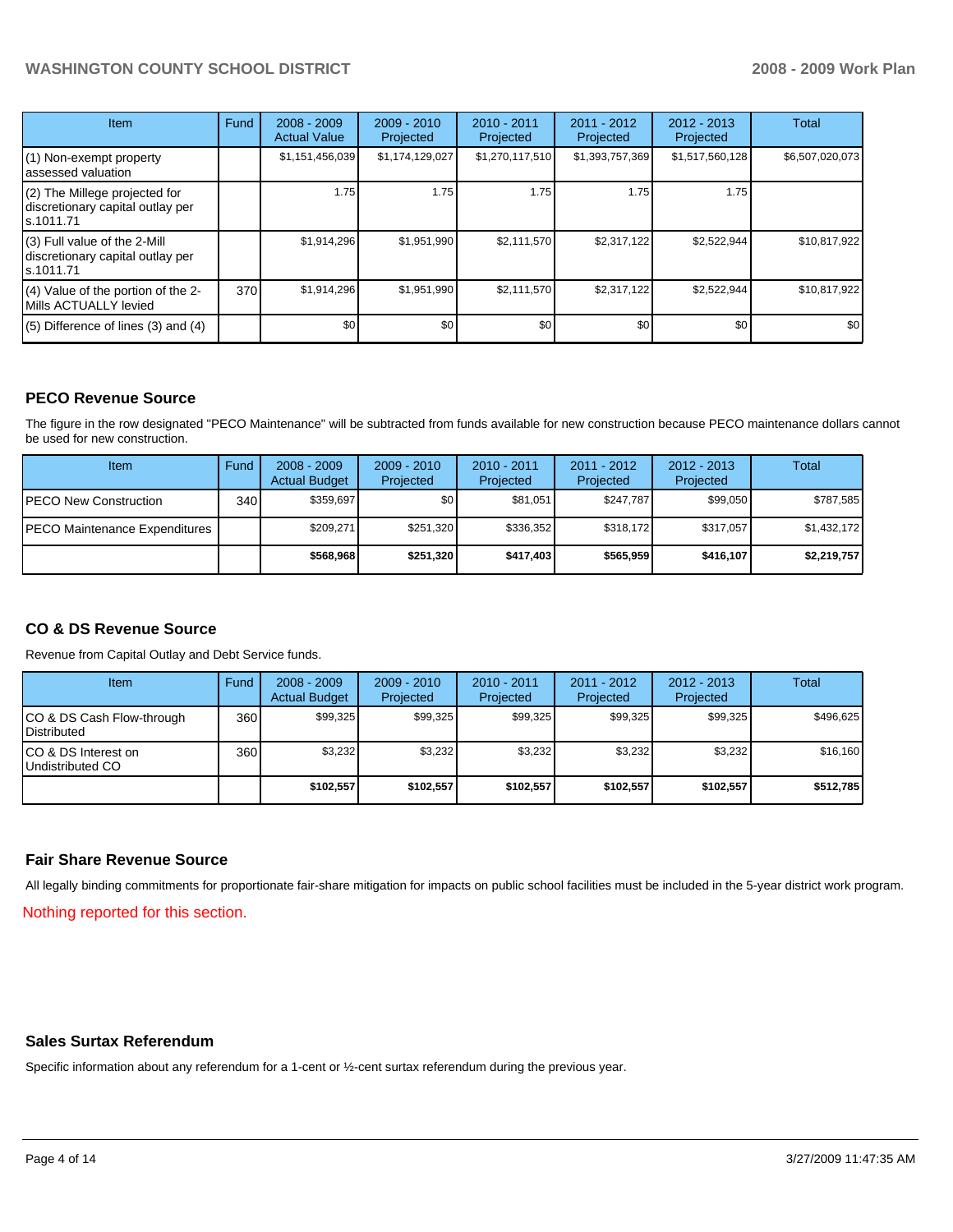### **Did the school district hold a surtax referendum during the past fiscal year 2007 - 2008?** No

# **Additional Revenue Source**

Any additional revenue sources

| Item                                                                                                   | 2008 - 2009<br><b>Actual Value</b> | 2009 - 2010<br>Projected | 2010 - 2011<br>Projected | 2011 - 2012<br>Projected | 2012 - 2013<br>Projected | <b>Total</b> |
|--------------------------------------------------------------------------------------------------------|------------------------------------|--------------------------|--------------------------|--------------------------|--------------------------|--------------|
| Proceeds from a s.1011.14/15 F.S. Loans                                                                | \$0                                | \$0                      | \$0                      | \$0                      | \$0                      | \$0          |
| District Bonds - Voted local bond<br>referendum proceeds per s.9, Art VII<br><b>State Constitution</b> | \$0                                | \$0                      | \$0                      | \$0                      | \$0                      | \$0          |
| Proceeds from Special Act Bonds                                                                        | \$0                                | \$0                      | \$0                      | \$0                      | \$0                      | \$0          |
| Estimated Revenue from CO & DS Bond<br>Sale                                                            | \$0                                | \$0                      | \$0                      | \$0                      | \$0                      | \$0          |
| Proceeds from Voted Capital<br>Improvements millage                                                    | \$0                                | \$0                      | \$0                      | \$0                      | \$0                      | \$0          |
| Other Revenue for Other Capital Projects                                                               | \$0                                | \$0                      | \$0                      | \$0                      | \$0                      | \$0          |
| Proceeds from 1/2 cent sales surtax<br>authorized by school board                                      | \$0                                | \$0                      | \$0                      | \$0                      | \$0                      | \$0          |
| Proceeds from local governmental<br>infrastructure sales surtax                                        | \$0                                | \$0                      | \$0                      | \$0                      | \$0                      | \$0          |
| Proceeds from Certificates of<br>Participation (COP's) Sale                                            | \$0                                | \$0                      | \$0                      | \$0                      | \$0                      | \$0          |
| Classrooms First Bond proceeds amount<br>authorized in FY 1997-98                                      | \$0                                | \$0                      | \$0                      | \$0                      | \$0                      | \$0          |
| <b>Classrooms for Kids</b>                                                                             | \$0                                | \$0                      | \$0                      | \$0                      | \$0                      | \$0          |
| <b>District Equity Recognition</b>                                                                     | \$0                                | \$0                      | \$0                      | \$0                      | \$0                      | \$0          |
| <b>Federal Grants</b>                                                                                  | \$0                                | \$0                      | \$0                      | \$0                      | \$0                      | \$0          |
| Proportionate share mitigation (actual<br>cash revenue only, not in kind donations)                    | \$0                                | \$0                      | \$0                      | \$0                      | \$0                      | \$0          |
| Impact fees received                                                                                   | \$0                                | \$0                      | \$0                      | \$0                      | \$0                      | \$0          |
| Private donations                                                                                      | \$0                                | \$0                      | \$0                      | \$0                      | \$0                      | \$0          |
| Grants from local governments or not-for-<br>profit organizations                                      | \$0                                | \$0                      | \$0                      | \$0                      | \$0                      | \$0          |
| Interest, Including Profit On Investment                                                               | \$0                                | \$0                      | \$0                      | \$0                      | \$0                      | \$0          |
| Revenue from Bonds pledging proceeds<br>from 1 cent or 1/2 cent Sales Surtax                           | \$0                                | \$0                      | \$0                      | \$0                      | \$0                      | \$0          |
| <b>Fund Balance Carried Forward</b>                                                                    | \$6,045,898                        | \$0                      | \$0                      | \$0                      | \$0                      | \$6,045,898  |
| Obligated Fund Balance Carried Forward                                                                 | \$0                                | \$0                      | \$0                      | \$0                      | \$0                      | \$0          |
| <b>Special Facilities Account</b>                                                                      | \$0                                | \$0                      | \$0                      | \$0                      | \$0                      | \$0          |
| One Cent - 1/2 Cent Sales Surtax Debt<br>Service                                                       | \$0                                | \$0                      | \$0                      | \$0                      | \$0                      | \$0          |
| <b>Subtotal</b>                                                                                        | \$6,045,898                        | \$0                      | \$0                      | \$0                      | \$0                      | \$6,045,898  |

# **Total Revenue Summary**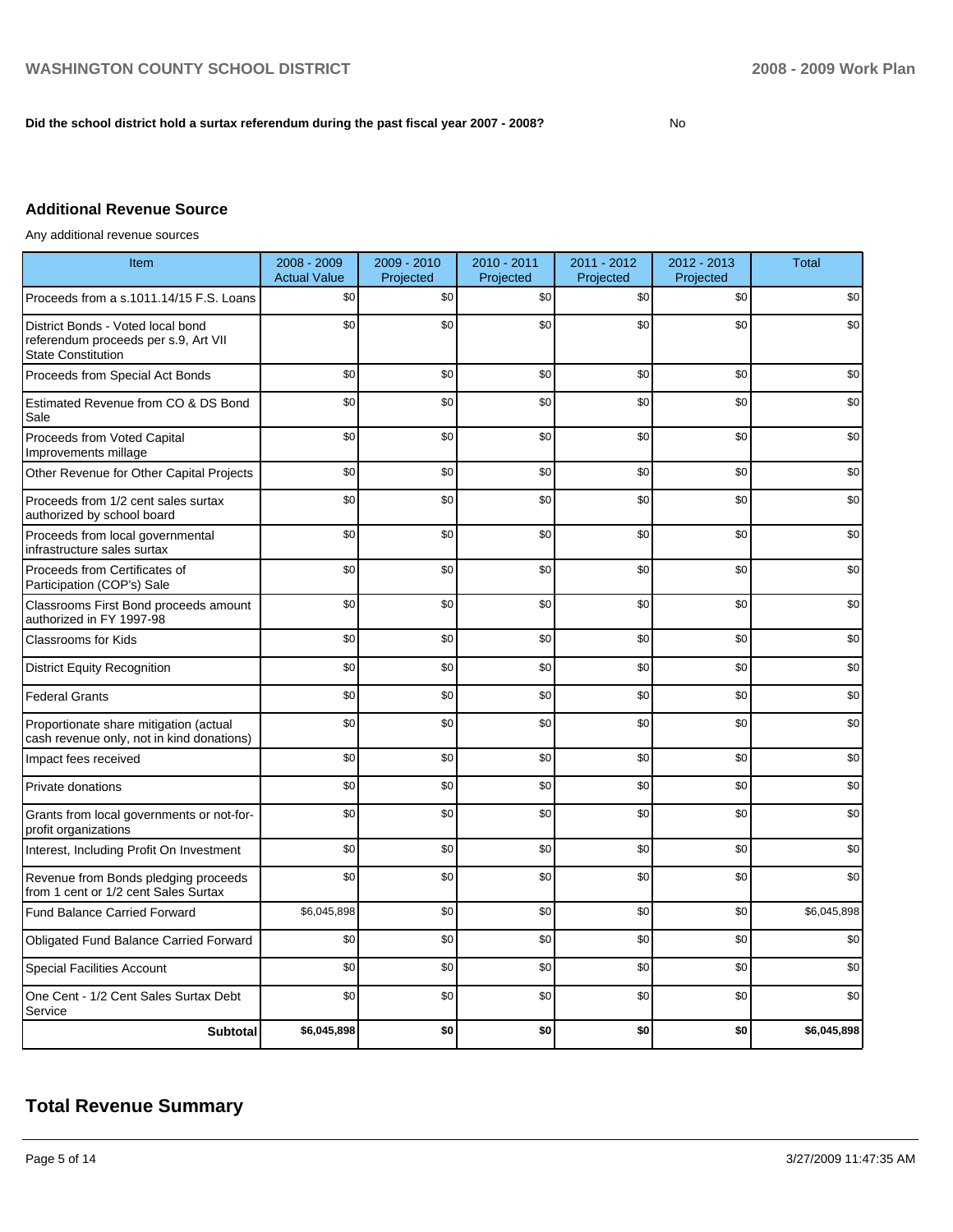| <b>Item Name</b>                                             | $2008 - 2009$<br><b>Budget</b> | $2009 - 2010$<br>Projected | $2010 - 2011$<br>Projected | $2011 - 2012$<br>Projected | $2012 - 2013$<br>Projected | <b>Five Year Total</b> |
|--------------------------------------------------------------|--------------------------------|----------------------------|----------------------------|----------------------------|----------------------------|------------------------|
| Local 1.75 Mill Discretionary Capital<br>Outlay Revenue      | \$1,914,296                    | \$1,951,990                | \$2,111,570                | \$2,317,122                | \$2,522,944                | \$10,817,922           |
| PECO and 1.75 Mill Maint and Other 1.75<br>Mill Expenditures | (\$652, 423)                   | (\$630,783)                | (\$614,783)                | (\$634,783)                | (\$654,783)                | $(\$3,187,555)$        |
| PECO Maintenance Revenue                                     | \$209,271                      | \$251,320                  | \$336,352                  | \$318,172                  | \$317,057                  | \$1,432,172            |
| <b>Available 2 Mill for New Construction</b>                 | \$1,261,873                    | \$1,321,207                | \$1,496,787                | \$1,682,339                | \$1,868,161                | \$7,630,367            |

| <b>Item Name</b>                      | $2008 - 2009$<br><b>Budget</b> | $2009 - 2010$<br>Projected | $2010 - 2011$<br>Projected | 2011 - 2012<br>Projected | $2012 - 2013$<br>Projected | <b>Five Year Total</b> |
|---------------------------------------|--------------------------------|----------------------------|----------------------------|--------------------------|----------------------------|------------------------|
| ICO & DS Revenue                      | \$102,557                      | \$102,557                  | \$102,557                  | \$102,557                | \$102,557                  | \$512,785              |
| <b>IPECO New Construction Revenue</b> | \$359,697                      | \$0                        | \$81,051                   | \$247,787                | \$99,050                   | \$787,585              |
| <b>IOther/Additional Revenue</b>      | \$6,045,898                    | \$0                        | \$0                        | \$0                      | \$0 <sub>1</sub>           | \$6,045,898            |
| <b>Total Additional Revenuel</b>      | \$6,508,152                    | \$102,557                  | \$183,608                  | \$350,344                | \$201,607                  | \$7,346,268            |
| <b>Total Available Revenue</b>        | \$7,770,025                    | \$1.423.764                | \$1,680,395                | \$2,032,683              | \$2,069,768                | \$14,976,635           |

# **Project Schedules**

## **Capacity Project Schedules**

A schedule of capital outlay projects necessary to ensure the availability of satisfactory classrooms for the projected student enrollment in K-12 programs.

| <b>Project Description</b>                                                                          | Location                                      |                  | $2008 - 2009$ | $2009 - 2010$ | $2010 - 2011$ | $2011 - 2012$ | $2012 - 2013$ | Total           | Funded |
|-----------------------------------------------------------------------------------------------------|-----------------------------------------------|------------------|---------------|---------------|---------------|---------------|---------------|-----------------|--------|
| net 11 classrooms - 3 IVERNON<br>classrooms at 18<br>students and 8<br>classrooms at 22<br>students | <b>IELEMENTARY</b>                            | Planned<br>Cost: | \$2,676,667   | \$0           | \$0           | \$0           | \$0           | \$2,676,667 Yes |        |
|                                                                                                     | <b>Student Stations:</b><br>Total Classrooms: |                  | 230           |               |               |               |               | 230             |        |
|                                                                                                     |                                               |                  | 11            |               |               |               |               | 11              |        |
|                                                                                                     |                                               | Gross Sq Ft:     | 18,000        |               |               |               |               | 18,000          |        |
|                                                                                                     |                                               |                  |               |               |               |               |               |                 |        |
|                                                                                                     | <b>Planned Cost:</b>                          |                  | \$2,676,667   | \$0           | \$0           | \$0           | \$0           | \$2,676,667     |        |
|                                                                                                     |                                               | Chidant Ctatione | 2201          | ΩI            |               | ΩI            | ΩI            | 220             |        |

| <b>Student Stations:</b> | 230    | u |  | 230    |
|--------------------------|--------|---|--|--------|
| <b>Total Classrooms:</b> |        |   |  |        |
| Gross Sq Ft:             | 18,000 |   |  | 18,000 |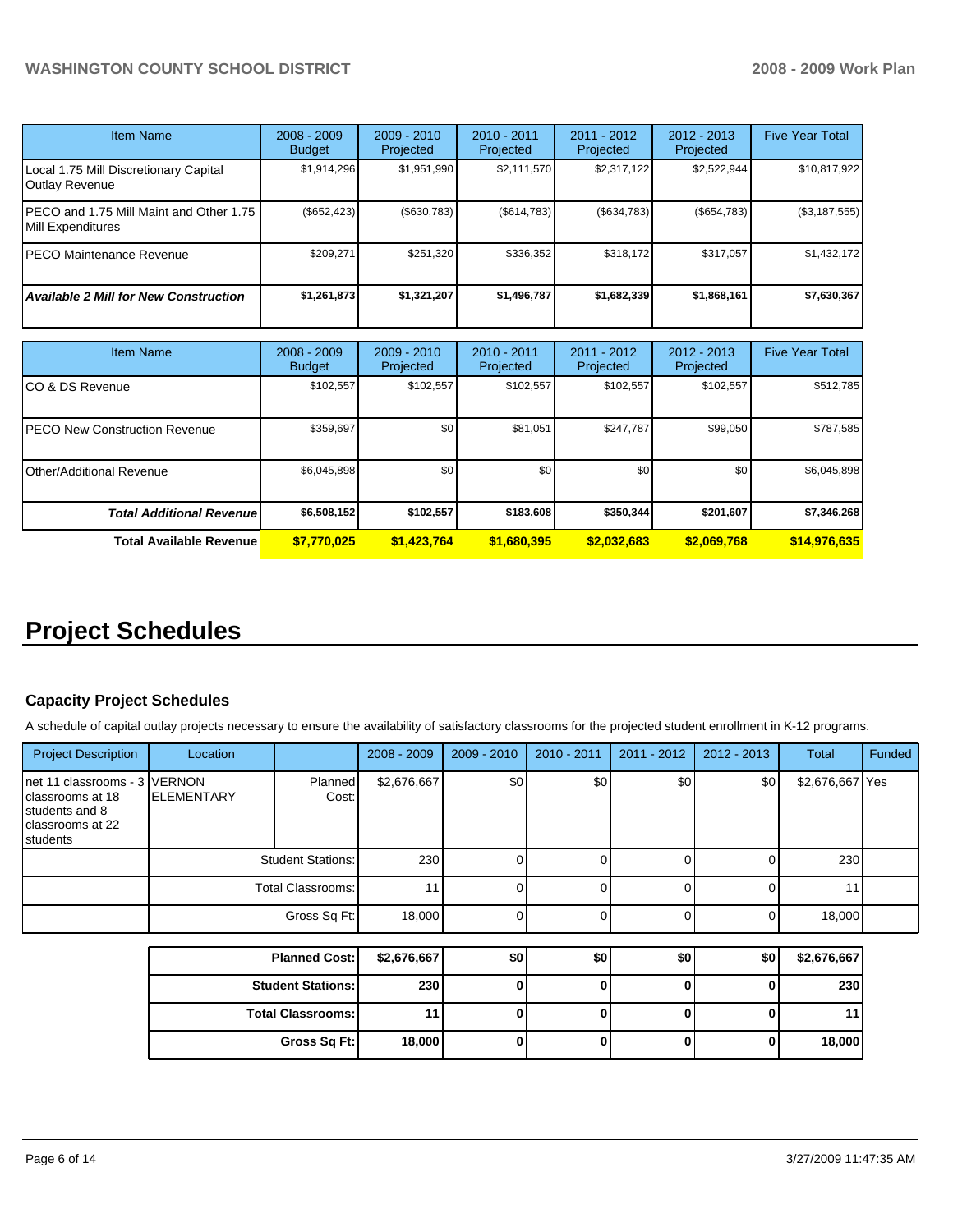## **Other Project Schedules**

Major renovations, remodeling, and additions of capital outlay projects that do not add capacity to schools.

| <b>Project Description</b>                         | Location                                          | $2008 - 2009$<br>Actual Budget | $2009 - 2010$<br>Projected | 2010 - 2011<br>Projected | $2011 - 2012$<br>Projected | $2012 - 2013$<br>Projected | Total           | Funded |
|----------------------------------------------------|---------------------------------------------------|--------------------------------|----------------------------|--------------------------|----------------------------|----------------------------|-----------------|--------|
| replace existing classrooms<br>Iand infrastructure | <b>VERNON ELEMENTARY</b>                          | \$4,613,358                    | \$0                        | \$0                      | \$0                        | \$0                        | \$4,613,358 Yes |        |
| replace existing classrooms<br>and campus          | IKATE M SMITH<br><b>I</b> ELEMENTARY              | \$0                            | \$1,423,764                | \$1,680,395              | \$2.032.683                | \$2.069.768                | \$7,206,610 Yes |        |
| Contrstruction of weight training<br><b>I</b> room | <b>ROUHLAC</b><br>MIDDLE/CHIPLEY<br><b>SENIOR</b> | \$480,000                      | \$0                        | \$0                      | \$0                        | \$0                        | \$480,000 Yes   |        |
|                                                    |                                                   | \$5,093,358                    | \$1,423,764                | \$1,680,395              | \$2,032,683                | \$2,069,768                | \$12,299,968    |        |

## **Additional Project Schedules**

Any projects that are not identified in the last approved educational plant survey.

Nothing reported for this section.

## **Non Funded Growth Management Project Schedules**

Schedule indicating which projects, due to planned development, that CANNOT be funded from current revenues projected over the next five years.

Nothing reported for this section.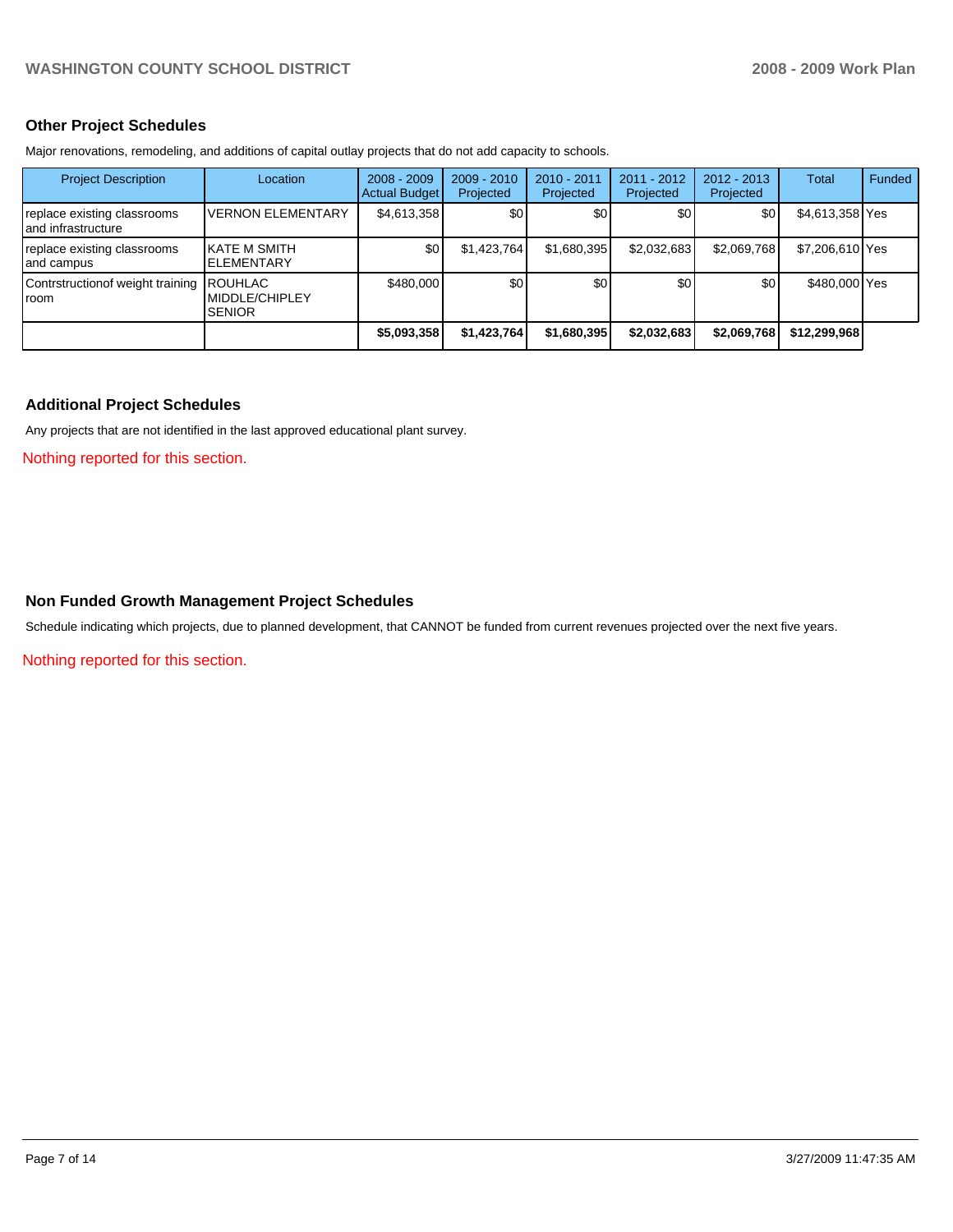# **Capacity Tracking**

| Location                                                     | $2008 -$<br><b>2009 Satis.</b><br>Stu. Sta. | Actual<br>$2008 -$<br><b>2009 FISH</b><br>Capacity | Actual<br>$2007 -$<br>2008<br><b>COFTE</b> | # Class<br><b>Rooms</b> | Actual<br>Average<br>$2008 -$<br>2009 Class<br><b>Size</b> | Actual<br>$2008 -$<br>2009<br><b>Utilization</b> | <b>New</b><br>Stu.<br>Capacity | <b>New</b><br>Rooms to<br>be<br>Added/Re<br>moved | Projected<br>$2012 -$<br>2013<br><b>COFTE</b> | Projected<br>$2012 -$<br>2013<br><b>Utilization</b> | Projected<br>$2012 -$<br>2013 Class<br><b>Size</b> |
|--------------------------------------------------------------|---------------------------------------------|----------------------------------------------------|--------------------------------------------|-------------------------|------------------------------------------------------------|--------------------------------------------------|--------------------------------|---------------------------------------------------|-----------------------------------------------|-----------------------------------------------------|----------------------------------------------------|
| IKATE M SMITH<br>IELEMENTARY                                 | 942                                         | 942                                                | 828                                        | 50                      | 17                                                         | 88.00 %                                          | 268                            | 10                                                | 1,050                                         | 87.00 %                                             | 18                                                 |
| IWASHINGTON-HOLMES<br>IAREA VOCATIONAL-<br>ITECHNICAL CENTER | 563                                         | 676                                                | 45                                         | 35                      |                                                            | 7.00 %                                           | $\Omega$                       | $\Omega$                                          | 60                                            | 9.00%                                               | $\overline{2}$                                     |
| lVERNON ELEMENTARY                                           | 745                                         | 745                                                | 597                                        | 38                      | 16                                                         | 80.00 %                                          | 230                            | 11                                                | 750                                           | 77.00 %                                             | 15                                                 |
| IMAINTENANCE/FOOD<br>ISERVICE/TRANSPORTA<br>ITION/CUSTODIAL  | 0                                           | $\Omega$                                           |                                            | $\Omega$                | $\Omega$                                                   | 0.00%                                            | $\Omega$                       | $\Omega$                                          | $\Omega$                                      | 0.00 %                                              | $\Omega$                                           |
| <b>IROUHLAC</b><br>IMIDDLE/CHIPLEY<br><b>SENIOR</b>          | 1,558                                       | 1,402                                              | 1,257                                      | 67                      | 19                                                         | 90.00 %                                          | $\Omega$                       | $\Omega$                                          | 1,162                                         | 83.00 %                                             | 17                                                 |
| IVERNON MIDDLE                                               | 450                                         | 405                                                | 437                                        | 20                      | 22                                                         | 108.00 %                                         | $\Omega$                       | $\Omega$                                          | 340                                           | 84.00 %                                             | 17                                                 |
| VERNON SENIOR HIGH<br>(NEW)                                  | 532                                         | 399                                                | 385                                        | 23                      | 17                                                         | 97.00 %                                          | 50                             | 2                                                 | 440                                           | 98.00 %                                             | 18                                                 |
|                                                              | 4,790                                       | 4,569                                              | 3,549                                      | 233                     | 15                                                         | 77.68%                                           | 548                            | 23                                                | 3,802                                         | 74.30 %                                             | 15                                                 |

The COFTE Projected Total (3,802) for 2012 - 2013 must match the Official Forecasted COFTE Total (3,802 ) for 2012 - 2013 before this section can be completed. In the event that the COFTE Projected Total does not match the Official forecasted COFTE, then the Balanced Projected COFTE Table should be used to balance COFTE.

| Projected COFTE for 2012 - 2013 |       |  |  |  |  |
|---------------------------------|-------|--|--|--|--|
| Elementary (PK-3)               | 1,405 |  |  |  |  |
| Middle $(4-8)$                  | 1,437 |  |  |  |  |
| High (9-12)                     | 960   |  |  |  |  |
|                                 | 3,802 |  |  |  |  |

| <b>Grade Level Type</b> | <b>Balanced Projected</b><br>COFTE for 2012 - 2013 |
|-------------------------|----------------------------------------------------|
| Elementary (PK-3)       |                                                    |
| Middle (4-8)            |                                                    |
| High (9-12)             |                                                    |
|                         | 3,802                                              |

# **Relocatable Replacement**

Number of relocatable classrooms clearly identified and scheduled for replacement in the school board adopted financially feasible 5-year district work program.

| Location                 | 2009<br>2008 | $2009 - 2010$ | $2010 - 2011$ | $2011 - 2012$ | 2012 - 2013 | Year 5 Total |
|--------------------------|--------------|---------------|---------------|---------------|-------------|--------------|
| IKATE M SMITH ELEMENTARY |              |               |               |               |             | 14           |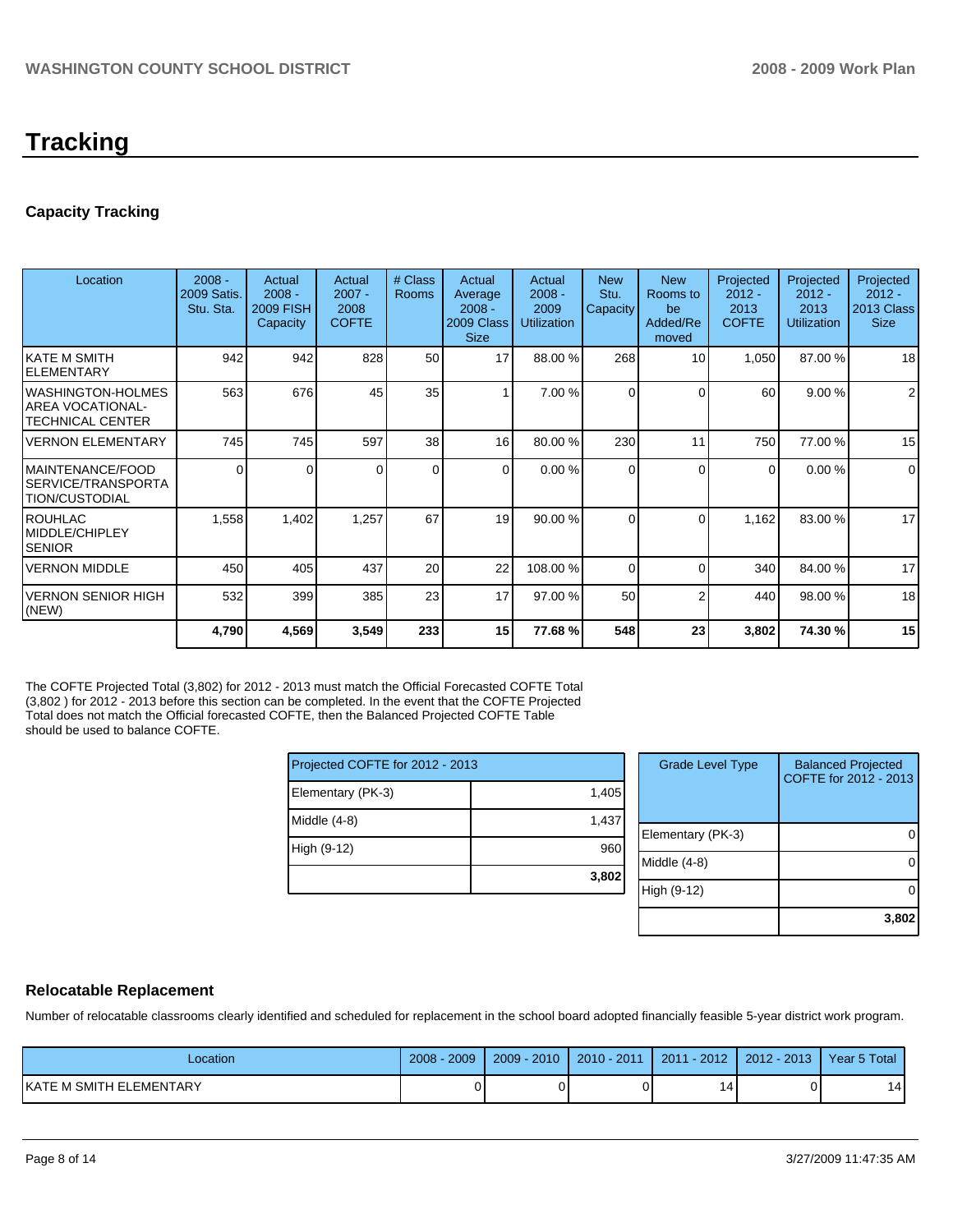| IVERNON ELEMENTARY                     | ັ |  |    |    |
|----------------------------------------|---|--|----|----|
| IROUHLAC MIDDLE/CHIPLEY SENIOR         |   |  |    |    |
| <b>Total Relocatable Replacements:</b> |   |  | 19 | 26 |

### **Charter Schools Tracking**

Information regarding the use of charter schools.

Nothing reported for this section.

## **Special Purpose Classrooms Tracking**

The number of classrooms that will be used for certain special purposes in the current year, by facility and type of classroom, that the district will, 1), not use for educational purposes, and 2), the co-teaching classrooms that are not open plan classrooms and will be used for educational purposes.

| School                                 | School Type | $\parallel$ # of Elementary $\parallel$ # of Middle 4-8 $\parallel$ # of High 9-12<br><b>IK-3 Classrooms L</b> | <b>Classrooms</b> | <b>Classrooms</b> | # of $ESE$<br><b>Classrooms</b> | # of Combo<br><b>Classrooms</b> | Total<br><b>Classrooms</b> |
|----------------------------------------|-------------|----------------------------------------------------------------------------------------------------------------|-------------------|-------------------|---------------------------------|---------------------------------|----------------------------|
| <b>Total Educational Classrooms: I</b> |             | 0                                                                                                              |                   |                   | 01                              | $\mathbf{0}$                    |                            |

| School                                    | <b>School Type</b> | # of Elementary<br>K-3 Classrooms | # of Middle 4-8<br><b>Classrooms</b> | # of High $9-12$<br><b>Classrooms</b> | # of $ESE$<br><b>Classrooms</b> | # of Combo<br><b>Classrooms</b> | Total<br>Classrooms |
|-------------------------------------------|--------------------|-----------------------------------|--------------------------------------|---------------------------------------|---------------------------------|---------------------------------|---------------------|
| IKATE M SMITH ELEMENTARY                  | Co-Teaching        |                                   |                                      |                                       |                                 |                                 |                     |
| <b>IROUHLAC MIDDLE/CHIPLEY</b><br>ISENIOR | Co-Teaching        |                                   |                                      |                                       |                                 |                                 |                     |
| VERNON SENIOR HIGH (NEW)                  | Co-Teaching        |                                   |                                      |                                       |                                 |                                 |                     |
| <b>Total Co-Teaching Classrooms:</b>      |                    |                                   |                                      |                                       |                                 |                                 | 3                   |

#### **Infrastructure Tracking**

**Necessary offsite infrastructure requirements resulting from expansions or new schools. This section should include infrastructure information related to capacity project schedules and other project schedules (Section 4).** 

Not Specified

**Proposed location of planned facilities, whether those locations are consistent with the comprehensive plans of all affected local governments, and recommendations for infrastructure and other improvements to land adjacent to existing facilities. Provisions of 1013.33(12), (13) and (14) and 1013.36 must be addressed for new facilities planned within the 1st three years of the plan (Section 5).** 

Construction of 30 classrooms at Vernon Elementary School. these will replace two existing wings and allow for the transfer of the 5th grade back from Vernon Middle School. Bus Loop project is also included.

Replacement of relocatable at Kate Smith Elementary with classrooms built to allow for the 5th grade to be moved back from Roulhac Middle School. Expansion of lunchroom capacity and rerouting of bus loop.

**Consistent with Comp Plan?** Yes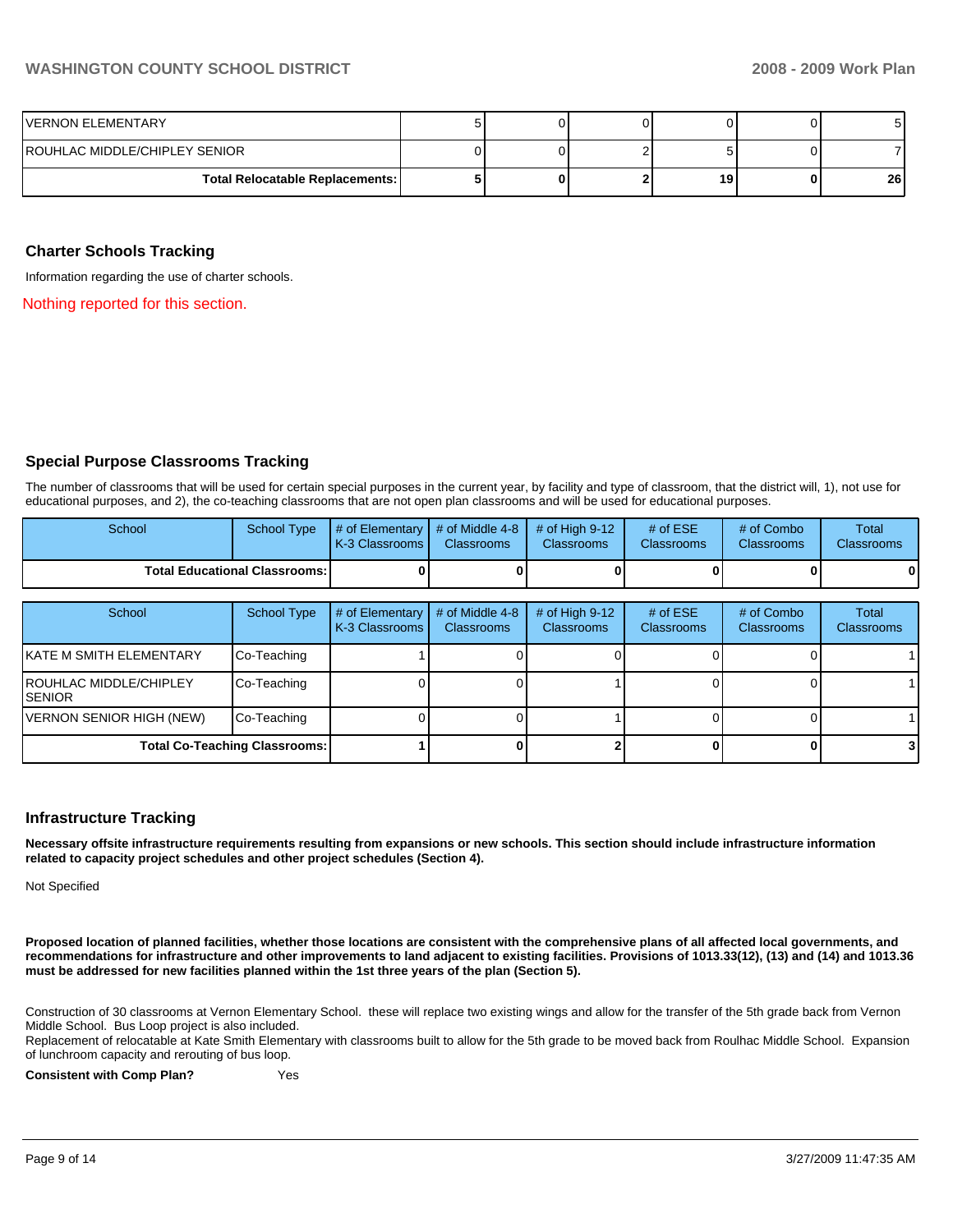## **Net New Classrooms**

The number of classrooms, by grade level and type of construction, that were added during the last fiscal year.

| List the net new classrooms added in the 2007 - 2008 fiscal year.                                                                                       |                              |                                 |                              |                      | List the net new classrooms to be added in the 2008 - 2009 fiscal<br>year. |                                   |                                |                        |  |
|---------------------------------------------------------------------------------------------------------------------------------------------------------|------------------------------|---------------------------------|------------------------------|----------------------|----------------------------------------------------------------------------|-----------------------------------|--------------------------------|------------------------|--|
| "Classrooms" is defined as capacity carrying classrooms that are added to increase<br>capacity to enable the district to meet the Class Size Amendment. |                              |                                 |                              |                      | Totals for fiscal year 2008 - 2009 should match totals in Section 15A.     |                                   |                                |                        |  |
| Location                                                                                                                                                | $2007 - 2008$ #<br>Permanent | 2007 - 2008 #<br><b>Modular</b> | 2007 - 2008 #<br>Relocatable | 2007 - 2008<br>Total | $2008 - 2009$ #<br><b>Permanent</b>                                        | $2008 - 2009$ #<br><b>Modular</b> | $2008 - 2009$ #<br>Relocatable | $2008 - 2009$<br>Total |  |
| Elementary (PK-3)                                                                                                                                       |                              |                                 |                              |                      |                                                                            |                                   |                                | 3                      |  |
| Middle (4-8)                                                                                                                                            |                              |                                 |                              |                      |                                                                            |                                   |                                | 8                      |  |
| High (9-12)                                                                                                                                             |                              |                                 |                              |                      |                                                                            |                                   |                                | $\Omega$               |  |
|                                                                                                                                                         |                              |                                 |                              |                      | 11                                                                         |                                   |                                | 11                     |  |

## **Relocatable Student Stations**

Number of students that will be educated in relocatable units, by school, in the current year, and the projected number of students for each of the years in the workplan.

| <b>Site</b>                                              | $2008 - 2009$ | $2009 - 2010$ | 2010 - 2011 | 2011 - 2012 | 2012 - 2013  | 5 Year Average |
|----------------------------------------------------------|---------------|---------------|-------------|-------------|--------------|----------------|
| KATE M SMITH ELEMENTARY                                  | 238           | 256           | 256         |             |              | 150            |
| IWASHINGTON-HOLMES AREA VOCATIONAL-<br>ITECHNICAL CENTER |               |               | 0           | ∩           |              | 0              |
| lVERNON ELEMENTARY                                       | 185           |               | 0           | $\Omega$    |              | 37             |
| MAINTENANCE/FOOD<br>SERVICE/TRANSPORTATION/CUSTODIAL     |               |               | 0           | $\Omega$    |              | 0              |
| <b>IROUHLAC MIDDLE/CHIPLEY SENIOR</b>                    | 50            | 154           | 154         | 154         | $\Omega$     | 102            |
| IVERNON MIDDLE                                           | $\Omega$      |               | 0           | 0           | $\Omega$     | 0              |
| VERNON SENIOR HIGH (NEW)                                 | $\Omega$      |               | 0           | 0           | $\Omega$     | $\Omega$       |
| Totals for WASHINGTON COUNTY SCHOOL DISTRICT             |               |               |             |             |              |                |
| Total students in relocatables by year.                  | 473           | 410           | 410         | 154         | <sup>0</sup> | 289            |
| Total number of COFTE students projected by year.        | 3,551         | 3,627         | 3,689       | 3,742       | 3,802        | 3,682          |
| Percent in relocatables by year.                         | 13%           | 11 %          | 11 %        | 4 %         | 0%           | 8%             |

## **Leased Facilities Tracking**

Exising leased facilities and plans for the acquisition of leased facilities, including the number of classrooms and student stations, as reported in the educational plant survey, that are planned in that location at the end of the five year workplan.

| Location                | # of Leased<br>Classrooms 2008 -<br>2009 | <b>FISH Student</b><br><b>Stations</b> | Owner | # of Leased<br>Classrooms 2012 -<br>2013 | <b>FISH Student</b><br><b>Stations</b> |
|-------------------------|------------------------------------------|----------------------------------------|-------|------------------------------------------|----------------------------------------|
| KATE M SMITH ELEMENTARY |                                          |                                        |       |                                          | 01                                     |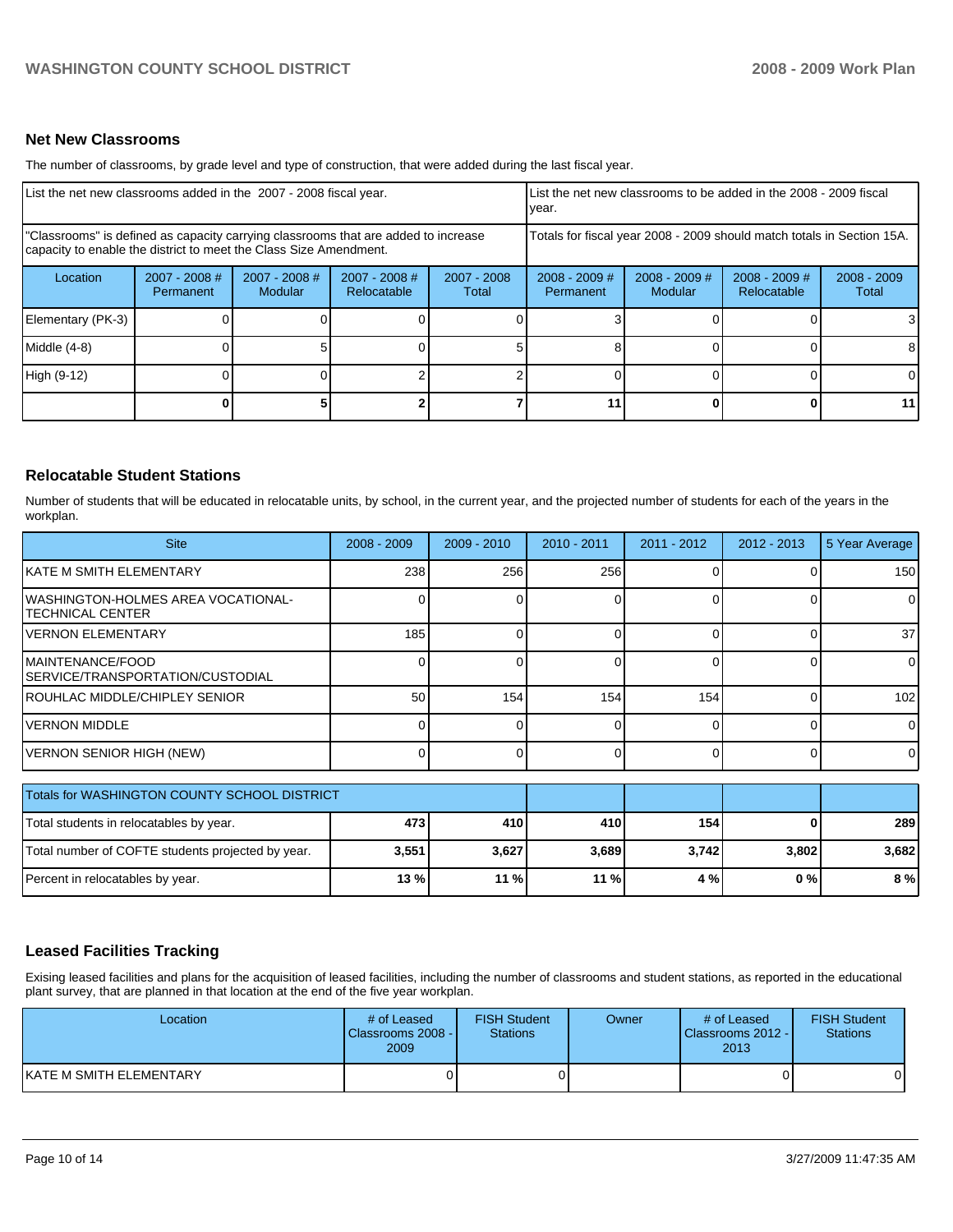| WASHINGTON-HOLMES AREA VOCATIONAL-<br>ITECHNICAL CENTER |  |  | ΩI |
|---------------------------------------------------------|--|--|----|
| IVERNON ELEMENTARY                                      |  |  |    |
| IMAINTENANCE/FOOD<br>SERVICE/TRANSPORTATION/CUSTODIAL   |  |  |    |
| ROUHLAC MIDDLE/CHIPLEY SENIOR                           |  |  |    |
| IVERNON MIDDLE                                          |  |  |    |
| VERNON SENIOR HIGH (NEW)                                |  |  |    |
|                                                         |  |  |    |

# **Failed Standard Relocatable Tracking**

Relocatable units currently reported by school, from FISH, and the number of relocatable units identified as 'Failed Standards'.

### Nothing reported for this section.

# **Planning**

## **Class Size Reduction Planning**

**Plans approved by the school board that reduce the need for permanent student stations such as acceptable school capacity levels, redistricting, busing, year-round schools, charter schools, magnet schools, public-private partnerships, multitrack scheduling, grade level organization, block scheduling, or other alternatives.** 

Additional classrooms to built at elementary Schools allowing for the 5th grades to be transferred from teh middle schools

## **School Closure Planning**

**Plans for the closure of any school, including plans for disposition of the facility or usage of facility space, and anticipated revenues.** 

No School closures planned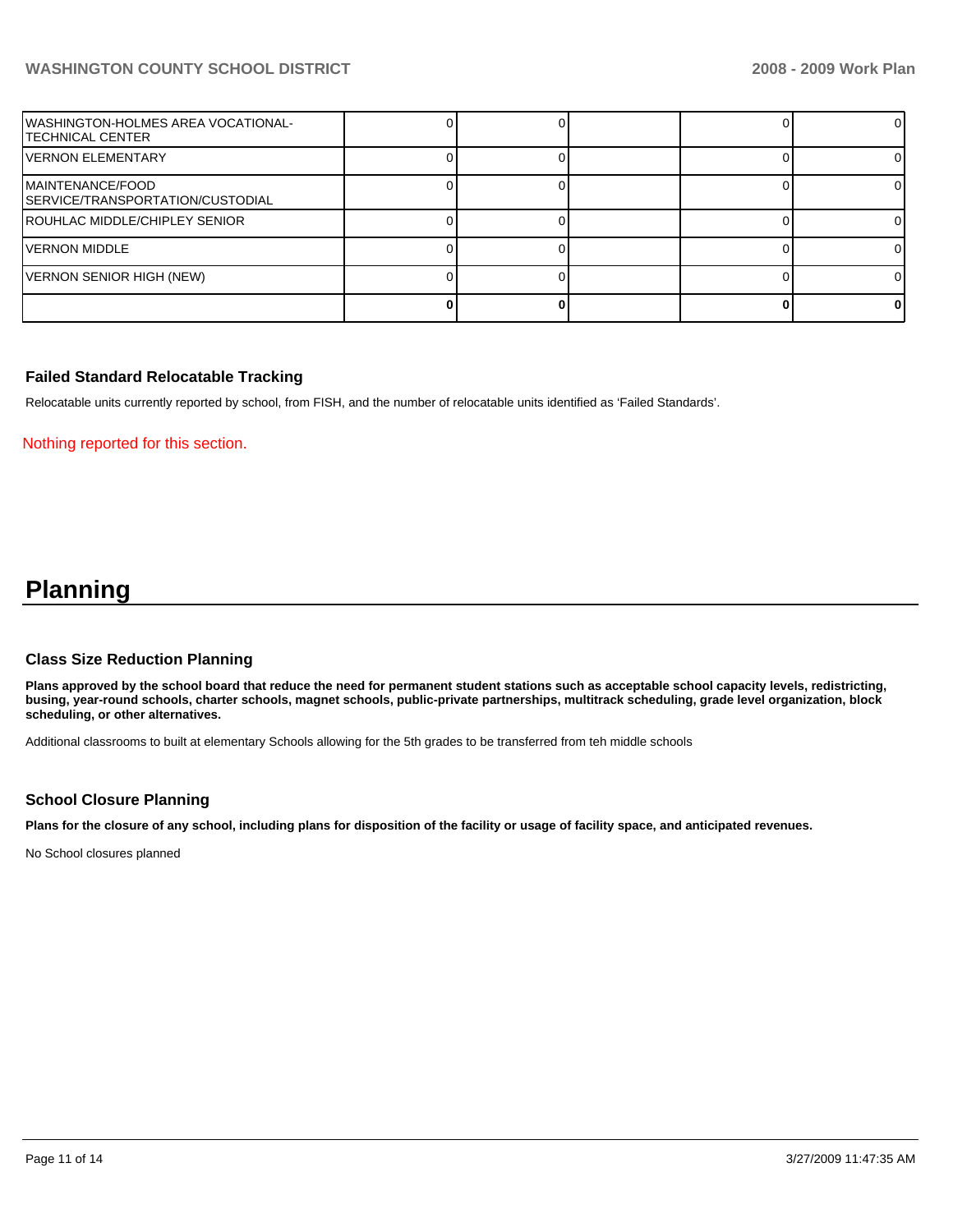# **Long Range Planning**

## **Ten-Year Maintenance**

District projects and locations regarding the projected need for major renovation, repair, and maintenance projects within the district in years 6-10 beyond the projects plans detailed in the five years covered by the work plan.

| Project              | 2012 - 2013 / 2017 - 2018<br><b>Projected Cost</b> |
|----------------------|----------------------------------------------------|
| Required Maintenance | \$10,000,000                                       |
|                      | \$10,000,000                                       |

## **Ten-Year Capacity**

Schedule of capital outlay projects projected to ensure the availability of satisfactory student stations for the projected student enrollment in K-12 programs for the future 5 years beyond the 5-year district facilities work program.

| Project                                       | Location, Community, Quadrant or other<br>general location | 2012 - 2013 / 2017 - 2018<br><b>Projected Cost</b> |
|-----------------------------------------------|------------------------------------------------------------|----------------------------------------------------|
| Hiway 77 New construction K-8 Capacity of 800 | Hiway 77-South part of Washington County                   | \$27,000,000                                       |
|                                               |                                                            | \$27,000,000                                       |

# **Ten-Year Planned Utilization**

Schedule of planned capital outlay projects identifying the standard grade groupings, capacities, and planned utilization rates of future educational facilities of the district for both permanent and relocatable facilities.

| Grade Level Projections         | <b>FISH</b><br>Student<br><b>Stations</b> | Actual 2007 -<br><b>2008 FISH</b><br>Capacity | Actual<br>$2007 -$<br>2008<br><b>COFTE</b> | Actual 2007 - 2008<br><b>Utilization</b> | Actual 2008 - 2009 / 2017 - 2018 new<br>Student Capacity to be added/removed | Projected 2017<br>2018 COFTE | $-$ Projected 2017 -<br>2018 Utilization |
|---------------------------------|-------------------------------------------|-----------------------------------------------|--------------------------------------------|------------------------------------------|------------------------------------------------------------------------------|------------------------------|------------------------------------------|
| Elementary - District<br>Totals | 1,687                                     | 1,687                                         | 1,425.06                                   | 84.47 %                                  | 1.048                                                                        | 2.114                        | 77.29 %                                  |
| Middle - District Totals        | 450                                       | 405                                           | 436.98                                     | 107.90 %                                 | 300                                                                          | 400                          | 56.74 %                                  |
| High - District Totals          | 2.090                                     | 1.801                                         | .641.86                                    | 91.17 %                                  | 50                                                                           | 1.578                        | 85.25 %                                  |
| Other - ESE, etc                | 709                                       | 676                                           | 45.10                                      | 6.66 %                                   |                                                                              | 38 <sub>1</sub>              | 5.62 %                                   |
|                                 | 4,936                                     | 4,569                                         | 3,549.00                                   | 77.68 %                                  | 1,398                                                                        | 4,130                        | 69.21 %                                  |

## **Ten-Year Infrastructure Planning**

**Proposed Location of Planned New, Remodeled, or New Additions to Facilities in 06 thru 10 out years (Section 28).** 

East of Hiway 77, South part of County-road paving, water and sewage offsite treatment, utility needs.

Plans for closure of any school, including plans for disposition of the facility or usage of facility space, and anticipated revenues in the 06 thru 10 out **years (Section 29).**